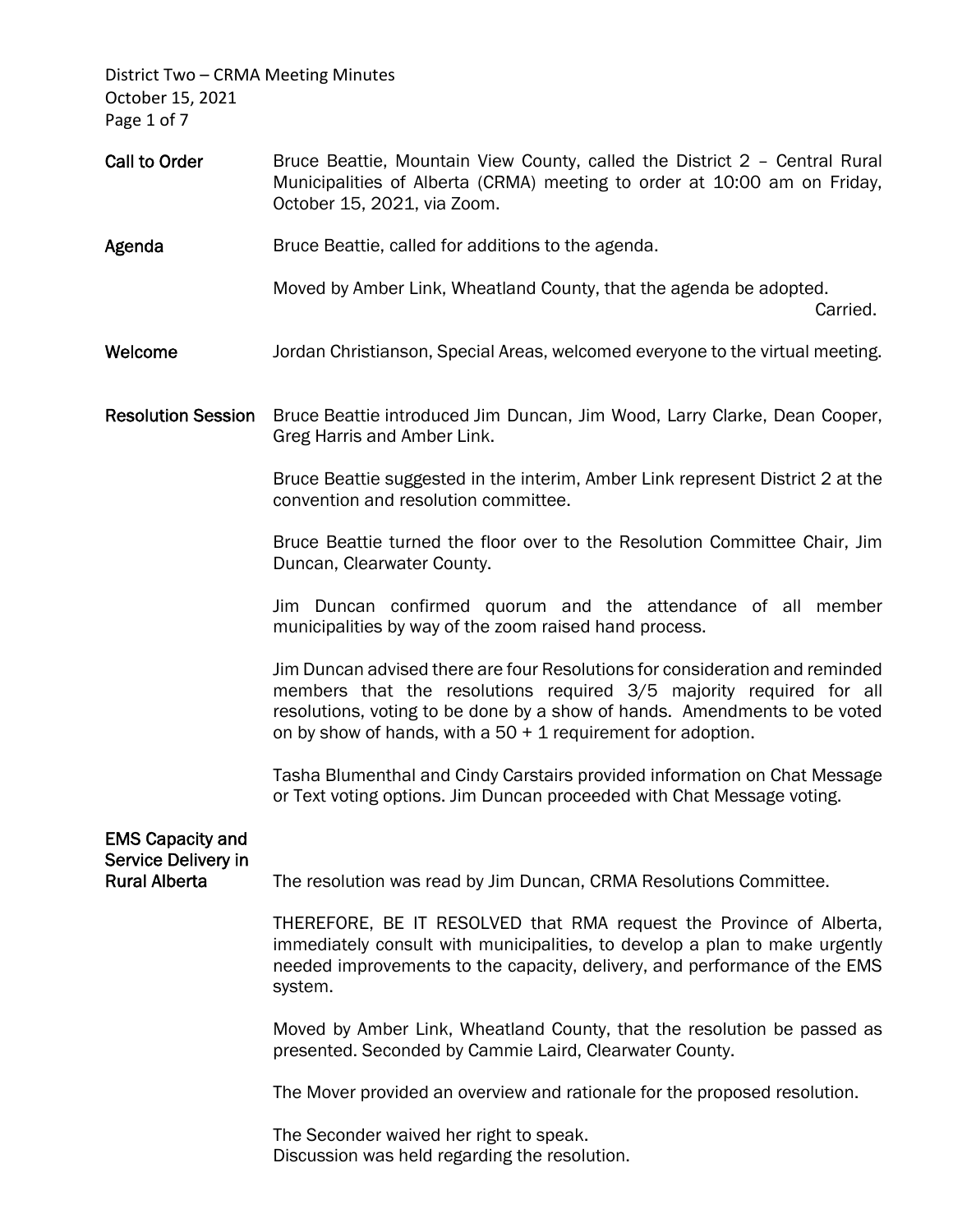District Two – CRMA Meeting Minutes October 15, 2021 Page 2 of 7

> Jim Duncan called three times for anyone wishing to speak in opposition, ask for clarification, or provide an amendment to the resolution. None were put forward.

> Jim Duncan called for a vote on the resolution by way of opposition. He confirmed that the resolution passed.

**Carried.** The contract of the contract of the contract of the contract of the contract of the contract of the contract of the contract of the contract of the contract of the contract of the contract of the contract of the

## Seniors Foundation Requisitions The resolution was read by Jim Duncan.

 THEREFORE, BE IT RESOLVED that the Rural Municipalities of Alberta (RMA) request the Government of Alberta to engage municipalities in a review of the Alberta Housing Act and provide clarity on requisitioning for capital assets, associated interest costs and debenture payment obligations for member municipalities; and

 FURTHER BE IT RESOLVED that the RMA request the Government of Alberta review the oversight of the Ministry of Seniors and Housing over housing management bodies (HMBs) to ensure that all HMBs are correctly and consistently requisitioning municipalities under the requirements of the Housing Act; and

 FURTHER BE IT RESOLVED that RMA request that the Government of Alberta provide enhanced training and education, including a training guide to Municipal Councils and HMBs on the Housing Act and the Management Body Operation and Administration Regulation to ensure they have a clear understanding of their financial powers, limitations and responsibilities, including related to requisitioning and reserve creation; and

 FURTHER BE IT RESOLVED that RMA request the Government of Alberta to amend the Housing Act to clearly state the ability of municipalities to approve or deny requests for capital projects.

 Moved by Amber Link, Wheatland County, that the resolution be passed as presented.

## Jim Duncan switched to have motions voted on by Text method. Tasha Blumenthal and Cindy Carstairs provided instruction.

Seconded by, Steven Wannstrom, Starland County.

The Mover provided an overview and rationale for the proposed resolution.

The Seconder waived his right to speak.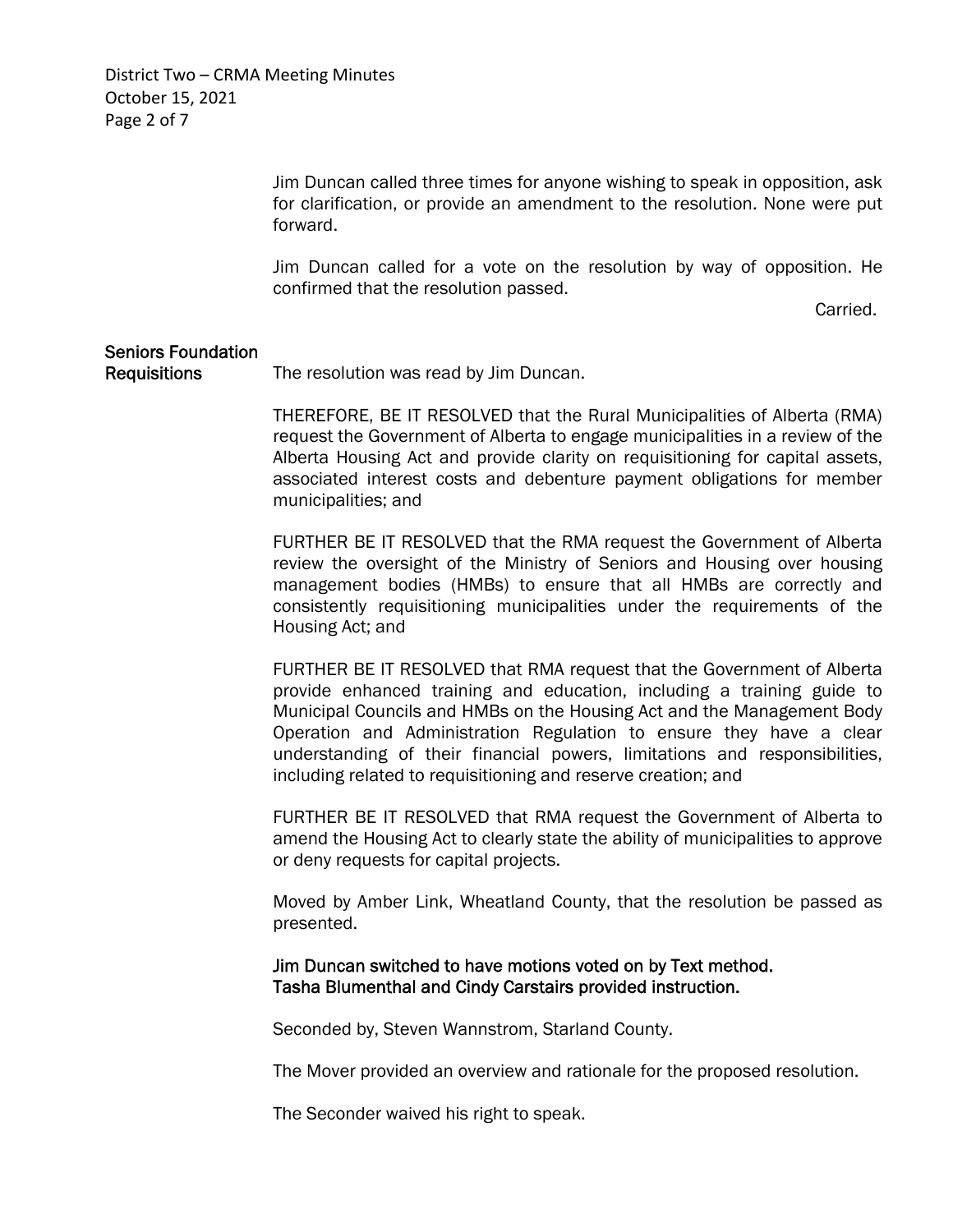District Two – CRMA Meeting Minutes October 15, 2021 Page 3 of 7

> Jim Duncan called for anyone wishing to speak in opposition, ask for clarification, or provide an amendment to the resolution.

> Mover, James Nibourg, County of Stettler, seconded by Amber Link, Wheatland County. suggested the following amendment:

 THEREFORE, BE IT RESOLVED that the Rural Municipalities of Alberta (RMA) request the Government of Alberta to engage municipalities, and membership associations such as Alberta Seniors & Community Housing Association in a review of the Alberta Housing Act and provide clarity on requisitioning for capital assets, associated interest costs and debenture payment obligations for member municipalities; and

Jim Duncan called three times for anyone wishing to speak in opposition, clarification, or amendments to the amendment. No one came forward.

Jim Duncan called for a vote on the amendment by way of text to vote. The voting software confirmed the amendment was passed.

Carried.

 Jim Duncan called two more times for anyone wishing to speak in opposition, clarification, or amendments to the amended resolution. No further comments were put forward.

 Jim Duncan called for a vote on the amended resolution by way of text to vote. The voting software confirmed the resolution was passed.

Carried.

## Awareness Campaign for Small Modular

Reactors The resolution was read by Jim Duncan.

 THEREFORE BE IT RESOLVED that the Rural Municipalities of Alberta Association (RMA) strongly encourage and work together with the Province of Alberta to create an awareness campaign to engage with the public on the safety and benefits of nuclear technology and SMRs specifically.

 Moved by Jacqueline Watts, Starland County, that the resolution be passed as presented. Seconded by Amber Link, Wheatland County.

The Mover provided an overview and rationale for the proposed resolution.

The Seconder provided a brief statement.

 Jim Duncan called three times for anyone wishing to speak in opposition, clarification, or amendments to the resolution.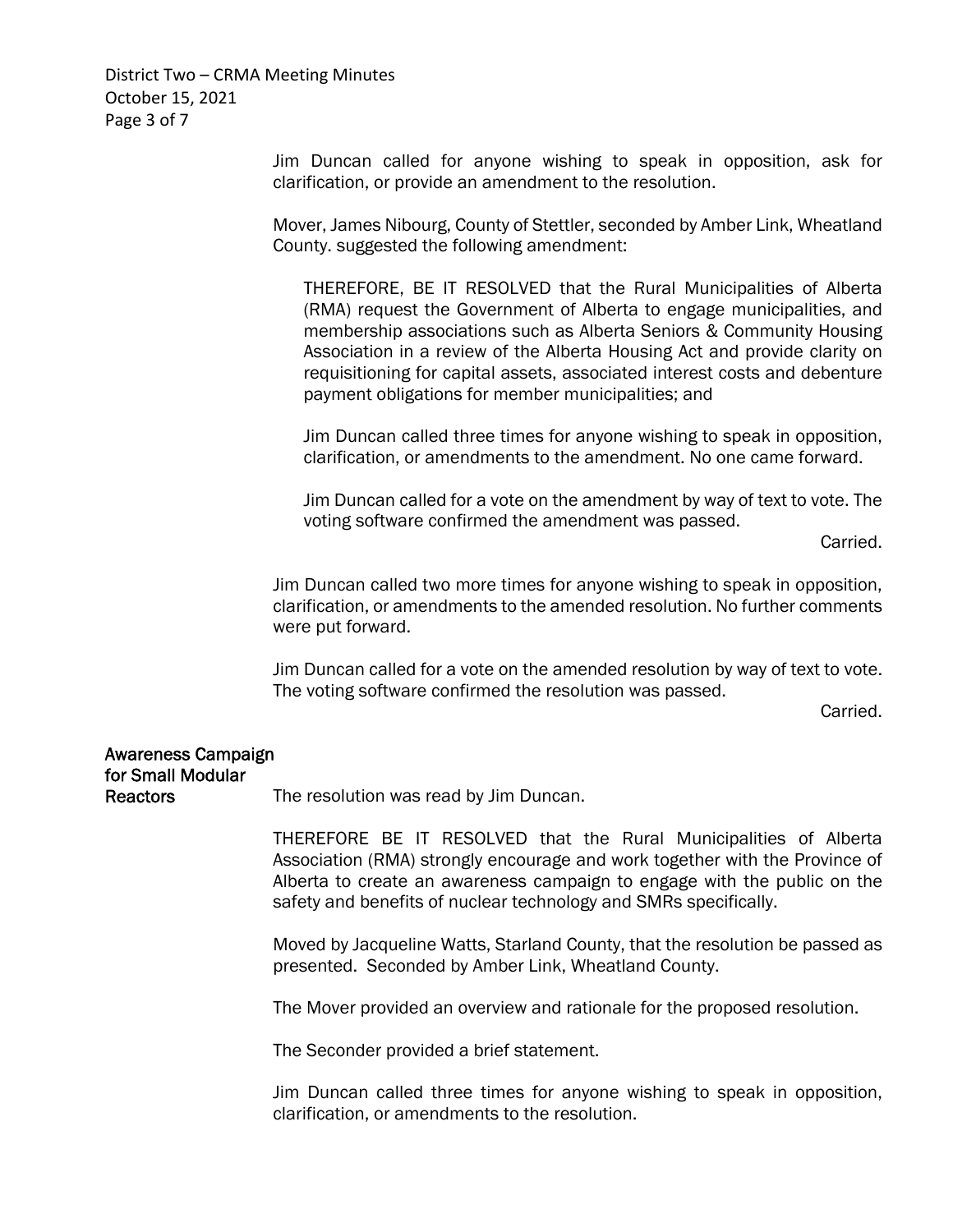District Two – CRMA Meeting Minutes October 15, 2021 Page 4 of 7

> Mover, Bruce Beattie, Mountain View County, seconded by James Nibourg, County of Stettler, suggested the following amendment:

 THEREFORE BE IT RESOLVED that the Rural Municipalities of Alberta Association (RMA) strongly encourage and work together with the Province of Alberta to create an awareness campaign to engage with the public on the information of nuclear technology and SMRs specifically.

Jim Duncan called three times for anyone wishing to speak in opposition, clarification, or amendments to the amendment. No one came forward.

Jim Duncan called for a vote on the amendment by way of text to vote. The voting software confirmed the amendment passed.

Carried.

 Jim Duncan called one more time for anyone wishing to speak in opposition, clarification, or amendments to the amended resolution. No further comments were put forward.

 Jim Duncan called for a vote on the amended resolution by way of text to vote. The voting software confirmed the resolution passed.

Carried.

## Increasing Knowledge-Sharing Among Regulators of Cannabis Production

Facilities The resolution was read by Jim Duncan.

THEREFORE, BE IT RESOLVED the Rural Municipalities of Alberta collaborate with the Federation of Canadian Municipalities to advocate to Health Canada that municipalities be given open and continuous access to information on all licensed sites of cannabis production within their boundaries.

 FURTHER BE IT RESOLVED that The Rural Municipalities of Alberta advocate to Health Canada that municipalities be given open and continuous information for the purposes of compliance monitoring and enforcement, including the results of any investigation conducted by an "inspector," as described within the Cannabis Act.

 Moved by Jerry Wittstock, Kneehill County, that the resolution be passed as presented. Seconded by Amber Link, Wheatland County.

The Mover provided an overview and rationale for the proposed resolution.

The Seconder waived her right to speak.

Discussion was held regarding the resolution.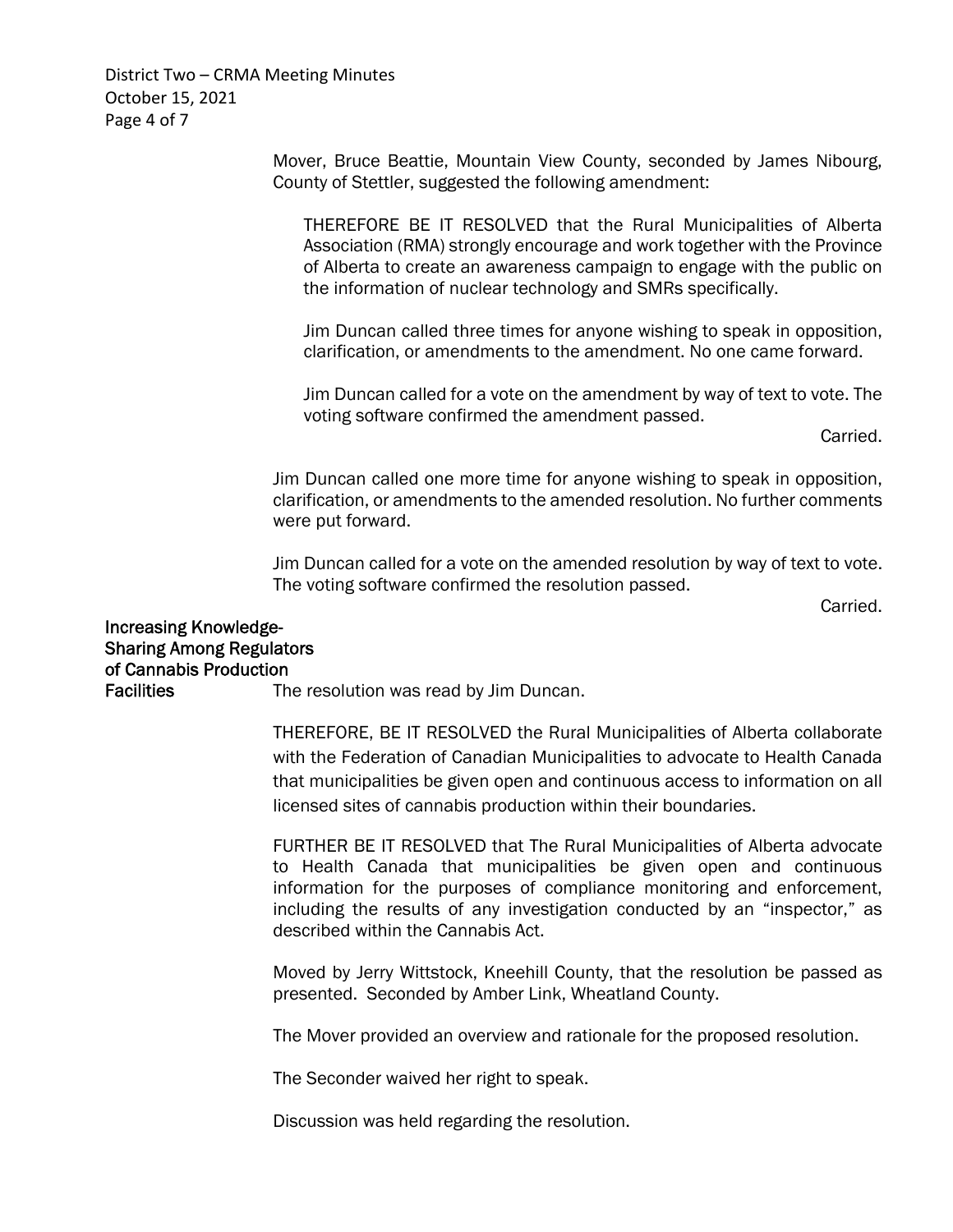District Two – CRMA Meeting Minutes October 15, 2021 Page 5 of 7

|                                | Jim Duncan called three times for anyone wishing to speak in opposition, ask<br>for clarification, or provide an amendment to the resolution. None were put<br>forward.                                                                                                                                                                                                 |
|--------------------------------|-------------------------------------------------------------------------------------------------------------------------------------------------------------------------------------------------------------------------------------------------------------------------------------------------------------------------------------------------------------------------|
|                                | The Mover and Seconder waived their right to provide closing remarks.                                                                                                                                                                                                                                                                                                   |
|                                | Jim Duncan called for a vote on the resolution by way of text to vote. The voting<br>software confirmed the resolution passed.                                                                                                                                                                                                                                          |
|                                | Carried.                                                                                                                                                                                                                                                                                                                                                                |
|                                | Jim Duncan thanked the members of District 2, and members of the<br>committee.                                                                                                                                                                                                                                                                                          |
|                                | Bruce Beattie shares his thanks for the resolutions committee and Jim Duncan<br>for his service.                                                                                                                                                                                                                                                                        |
| <b>Legal Session</b>           | Bruce Beattie introduced Margaretha Bloem, Direction of Planning and<br>Development Mountain View County and Daina Young, RMRF LLP to the<br>meeting.                                                                                                                                                                                                                   |
|                                | Daina and Margaretha provided the following discussion and information:<br>Municipal Tools to control Illegal Cannabis Production<br>Municipal Regulation of Personal Cannabis Production for Personal use.<br>$\bullet$                                                                                                                                                |
|                                | Bruce Beattie thanked Daina and Margaretha for the presentation.                                                                                                                                                                                                                                                                                                        |
| <b>Recess and</b><br>Reconvene | Reeve Beattie recessed the meeting at 12:10 p.m. and reconvened at 12:40<br>p.m.                                                                                                                                                                                                                                                                                        |
| <b>RMA Update</b>              | Paul McLauchlin, RMA President, and Amber Link, RMA District 2 Director<br>provided the following information and updates on RMA activities and<br>initiatives:<br>RMA 2021 Fall Convention<br>R.W. Hay Award Nominees and In Memoriam Recognition<br>Elections for RMA Board of Directors at the Fall Convention<br><b>RMA Internet Speed testing</b><br>Election hub. |
|                                |                                                                                                                                                                                                                                                                                                                                                                         |

- 3 policing related issues: Alberta Police Interim Advisory Board, Provincial Police Service Transition Study, impacts of the new Collective Agreement Signed between the Government of Canada and the National Police Federation.
- Rural Broadband
- FCM rural program
- Munis 101, now available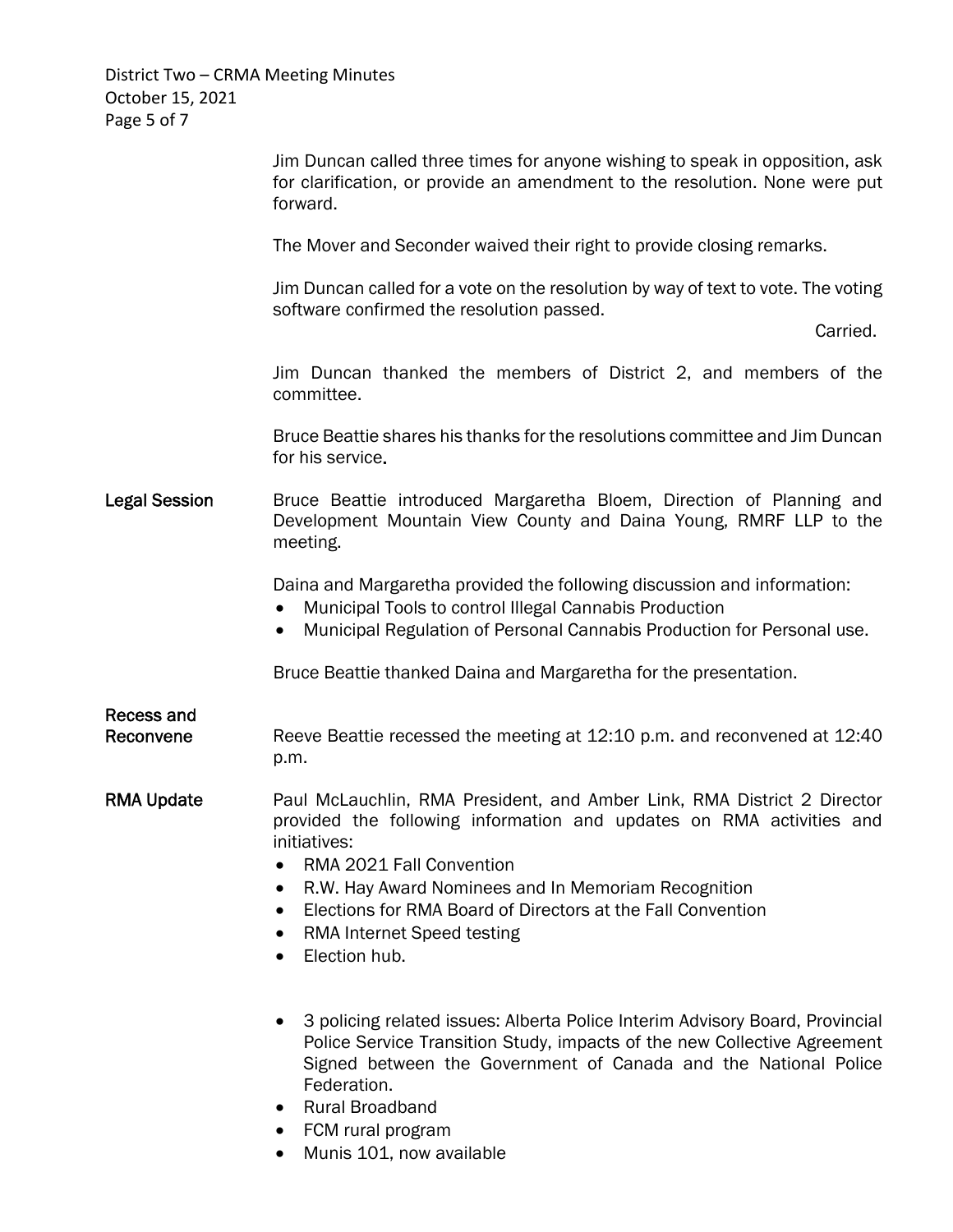District Two – CRMA Meeting Minutes October 15, 2021 Page 6 of 7

|                                       | <b>Municipal Climate Change Action Centre</b><br>RMA Insurance and Genesis Boards                                                                                                                                                                                                                                                 |
|---------------------------------------|-----------------------------------------------------------------------------------------------------------------------------------------------------------------------------------------------------------------------------------------------------------------------------------------------------------------------------------|
|                                       | RMA thanked Bruce Beattie, Mountain View County, Jim Wood, Jim Duncan,<br>and all participants of this meeting.                                                                                                                                                                                                                   |
|                                       | Bruce Beattie thanked RMA for their updates.                                                                                                                                                                                                                                                                                      |
| <b>Education Session</b>              | Bruce Beattie introduced Vanessa White, Director of Renewable and<br>Alternative Energy, Alberta Innovates to the meeting.                                                                                                                                                                                                        |
|                                       | Vanessa provided a presentation regarding Small Modular Reactors.                                                                                                                                                                                                                                                                 |
|                                       | A question-and-answer session was held between Vanessa and the RMA<br>representatives.                                                                                                                                                                                                                                            |
|                                       | Bruce Beattie thanked Vanessa for the presentation.                                                                                                                                                                                                                                                                               |
|                                       | Bruce Beattie read in a Chat message question directed for Paul McLauchlin<br>or Amber Link regarding COVID vaccination policies for municipal workers. Paul<br>McLauchlin advised so far Strathcona County is the only member to implement<br>a Policy.                                                                          |
| Adoption of<br><b>Meeting Minutes</b> | Moved by Greg Harris, Mountain View County, that the minutes of District 2<br>CRMA General Meeting of February 5, 2021 be adopted as circulated.<br>Carried.                                                                                                                                                                      |
|                                       | Moved by Greg Harris, Mountain View County, that the minutes of: District 2<br>CRMA Directors Meeting of August 13, 2021 be adopted as circulated.<br>Carried.                                                                                                                                                                    |
|                                       | Moved by Jim Duncan, Clearwater County, that the minutes of Resolutions<br>Committee Meeting held on September 21, 2021 be adopted as circulated.<br>Carried.                                                                                                                                                                     |
| <b>Financial Report</b>               | No Change                                                                                                                                                                                                                                                                                                                         |
|                                       |                                                                                                                                                                                                                                                                                                                                   |
| <b>Next Meetings</b>                  | Bruce Beattie noted the next scheduled District 2- CRMA general meetings and<br>resolution deadline dates as follows:<br>January 7, 2022, District 2 Board of Directors in Three Hills<br>February 4, 2022, Hosted by Red Deer County<br>$\bullet$<br>(Resolution Deadline - January 11, 2022)<br>2019-2025 CRMA Meeting Schedule |
| Adjournment                           | Moved by Greg Harris, Mountain View County, to adjourn the meeting.                                                                                                                                                                                                                                                               |